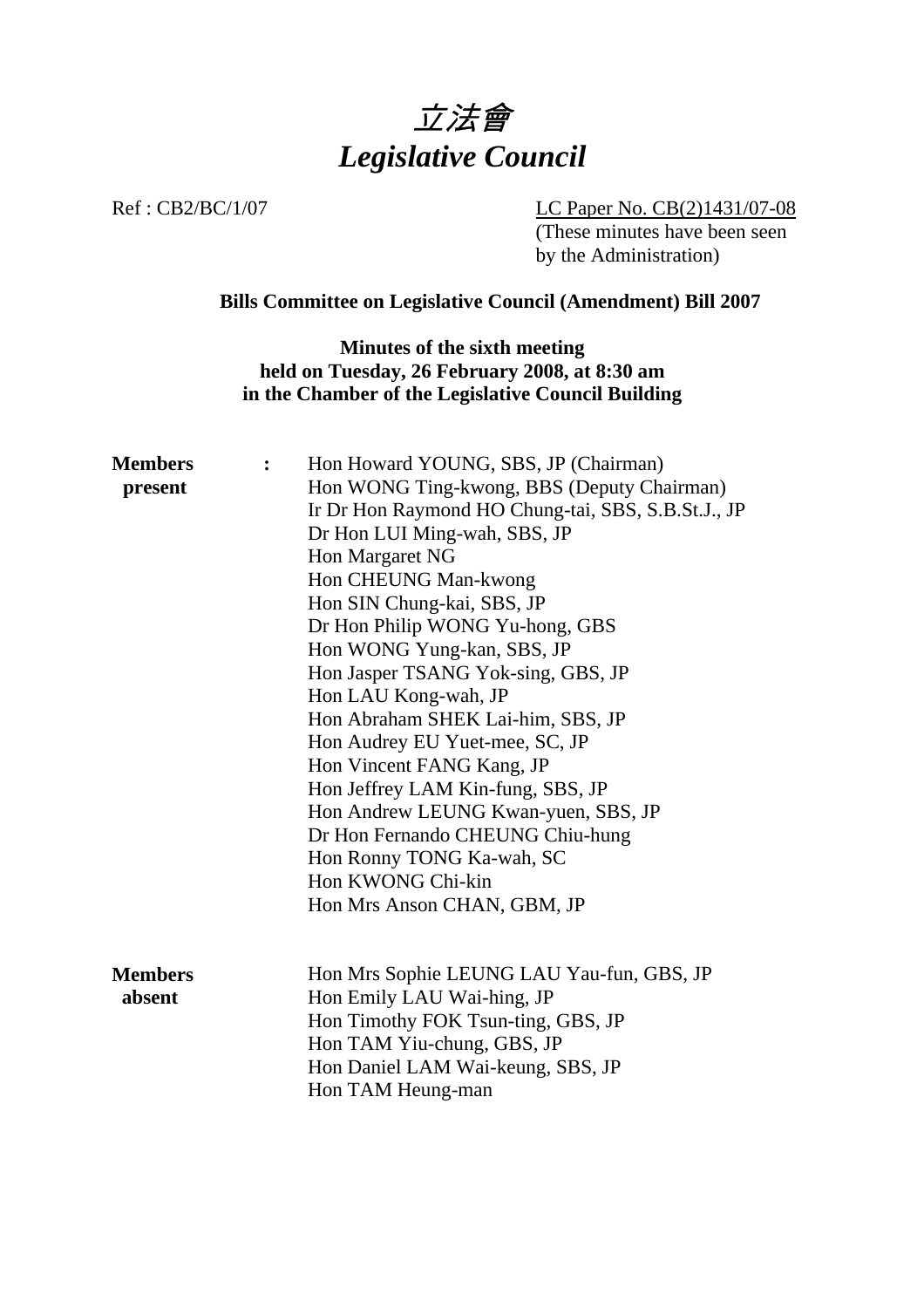| <b>Public Officers</b><br>attending | $\ddot{\phantom{1}}$ | Item <sub>I</sub>                                                                                          |
|-------------------------------------|----------------------|------------------------------------------------------------------------------------------------------------|
|                                     |                      | The Administration                                                                                         |
|                                     |                      | Mr Arthur HO Kin-wah<br>Deputy Secretary for Constitutional and Mainland Affairs                           |
|                                     |                      | Mr Ivanhoe CHANG Chi-ho<br>Principal Assistant Secretary for Constitutional and Mainland<br><b>Affairs</b> |
|                                     |                      | Ms Rayne CHAI Chih-hui<br><b>Senior Government Counsel</b>                                                 |
|                                     |                      | Mr Eddie NG Sik-hay<br>Deputy Chief Electoral Officer for Registration and Electoral<br>Office             |
|                                     |                      | Miss Rebecca LEE On-nai<br>Senior Electoral Officer for Registration and Electoral Office                  |
| <b>Attendance by</b>                |                      | Item I                                                                                                     |
| invitation                          |                      | <b>The Professional Commons</b>                                                                            |
|                                     |                      | Mr Albert LAI<br>Chairman                                                                                  |
|                                     |                      | <b>Professional Information Security Association</b>                                                       |
|                                     |                      | Mr Howard LAU<br>Vice-Chairperson (External Affairs)                                                       |
|                                     |                      | Information Systems Audit & Control Association (Hong<br><b>Kong Chapter) Limited</b>                      |
|                                     |                      | Mr Vincent CHAN<br>President                                                                               |
|                                     |                      | Mr Frank YAM<br><b>Former President</b>                                                                    |
|                                     |                      | IT Voice                                                                                                   |
|                                     |                      | Mr LEUNG Siu-cheong                                                                                        |

 $- 2 - 1$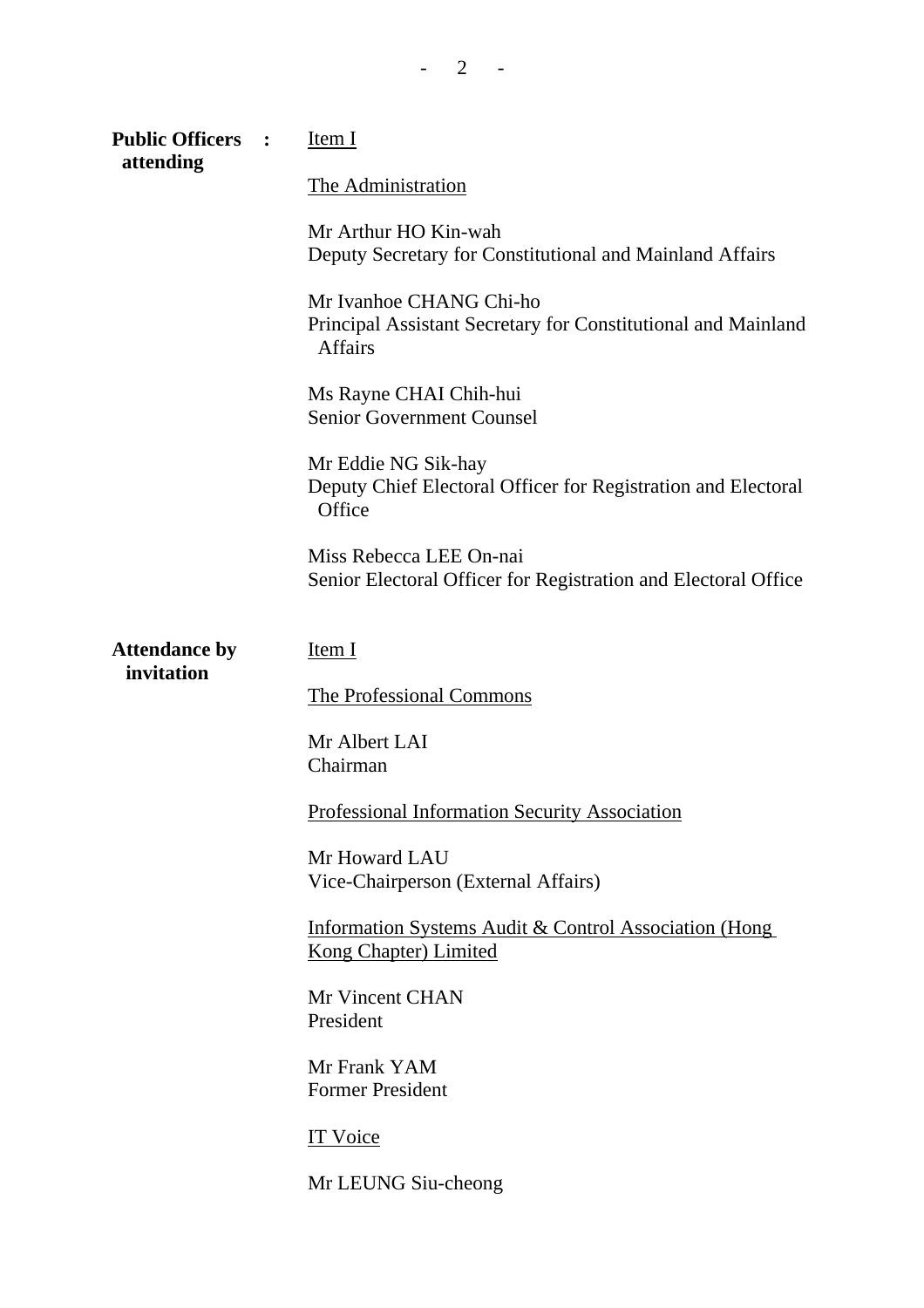| <b>Internet Society Hong Kong</b> |  |  |
|-----------------------------------|--|--|
|                                   |  |  |

Mr Charles MOK Chairman

**Clerk in attendance :** Mrs Percy MA Chief Council Secretary (2)3

**Staff in attendance :** Mr Kelvin LEE Assistant Legal Adviser 1

> Mrs Eleanor CHOW Senior Council Secretary (2)4

#### Action

### **I. Meeting with deputations and the Administration**

(LC Paper No.  $CB(2)1208/07-08(01)$  – Administration's paper on "Five Submissions relating to Information Technology functional Constituency"

LC Paper Nos. CB(2)1159/07-08(01)-(05) – Submissions

LC Paper No. CB(3)215/07-08 - The Bill

LC Paper No.  $CB(2)892/07-08(01)$  - Marked-up copy of the Bill)

The Bills Committee deliberated (index of proceedings attached at **Annex**).

### **II. Way forward**

#### Motion

2. Mr SIN Chung-kai moved a motion urging the Administration to propose Committee Stage amendment (CSA) to remove the "relevant period" requirement in Part 2 of Schedule 1D of the Legislative Council Ordinance. Wording of the motion is as follows -

"本委員會接納兩個資訊科技界團體(即PISA及ISACA)的要求取消其團體 選民資格「有關期間」的規限"

(English translation: That this Committee accepts the request of the two information technology bodies (i.e. PISA and ISACA) to remove the 'relevant period' requirement in relation to the eligibility of their members to apply for registration as electors.")

 $3 - 1$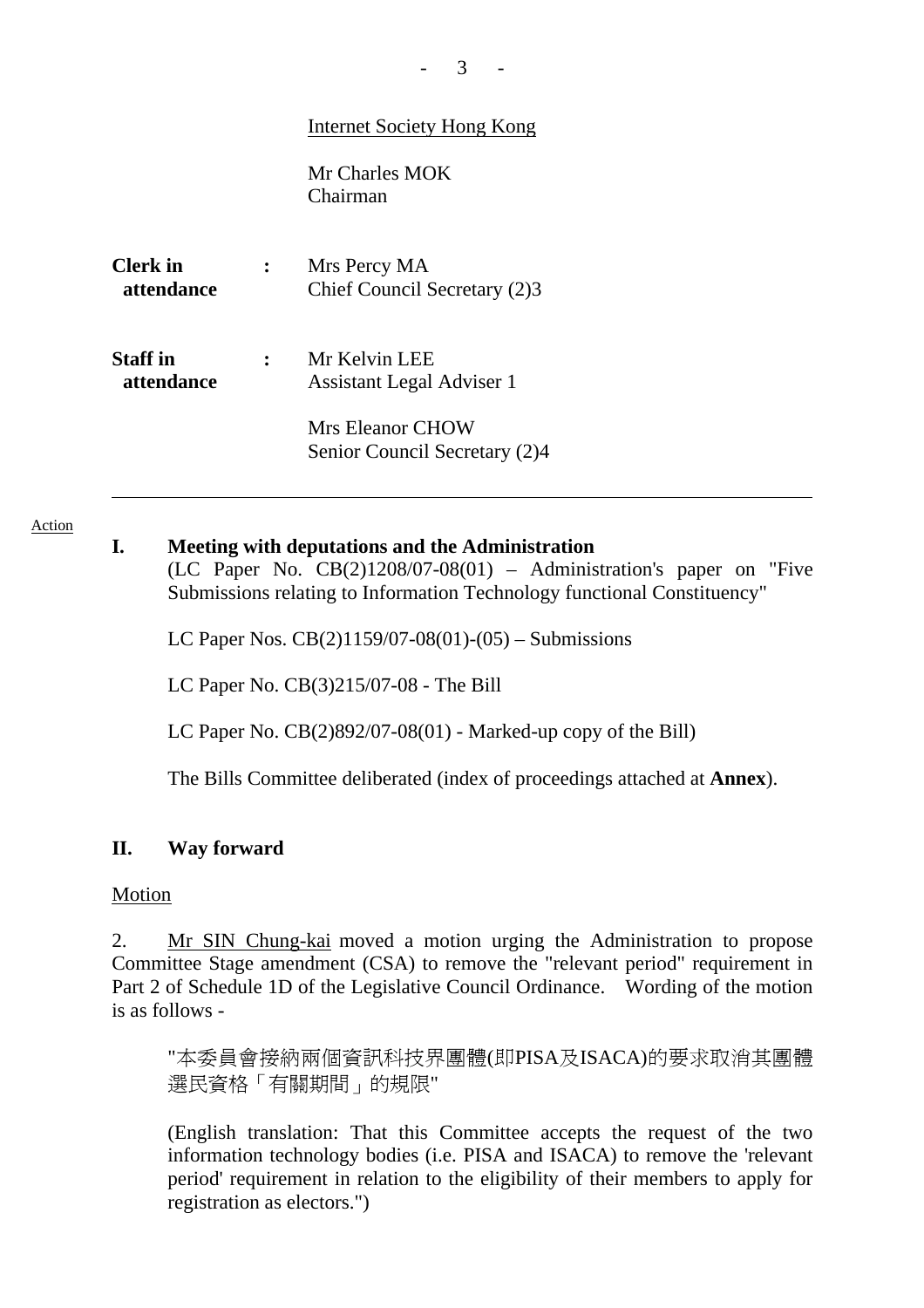3. The Chairman put the motion to vote. Ms Margaret NG requested a division.

- 4. The voting result was as follows
	- (a) six members voted for the motion Ms Margaret NG, Mr CHEUNG Man-kwong, Mr SIN Chung-kai, Ms Audrey EU, Mr Ronny TONG and Mrs Anson CHAN; and
	- (b) ten members voted against the motion Dr LUI Ming-wah, Dr Philip WONG, Mr WONG Yung-kan, Mr Jasper TSANG, Mr LAU Kong-wah, Mr Abraham SHEK, Mr Vincent FANG, Mr Jeffrey LAM, Mr Andrew LEUNG and Mr KWONG chi-kin.

5. The Chairman declared that the motion proposed by Mr SIN Chung-kai was negatived.

Date of resumption of Second Reading debate

6. The Bills Committee completed scrutiny of the Bill. The Administration was requested to -

- (a) advise the Bills Committee on the date for resumption of Second Reading debate on the Bill; and
- (b) provide a finalized set of CSAs for members' consideration.

(*Post-meeting note*: The Administration has given notice for the Bill to resume its Second Reading debate at the Council meeting on 23 April 2008. A revised set of draft CSAs was issued to members vide LC Paper No. 1380/07-08(01) on 18 March 2008.)

7. The meeting ended at 10:32 am.

Council Business Division 2 Legislative Council Secretariat 26 March 2008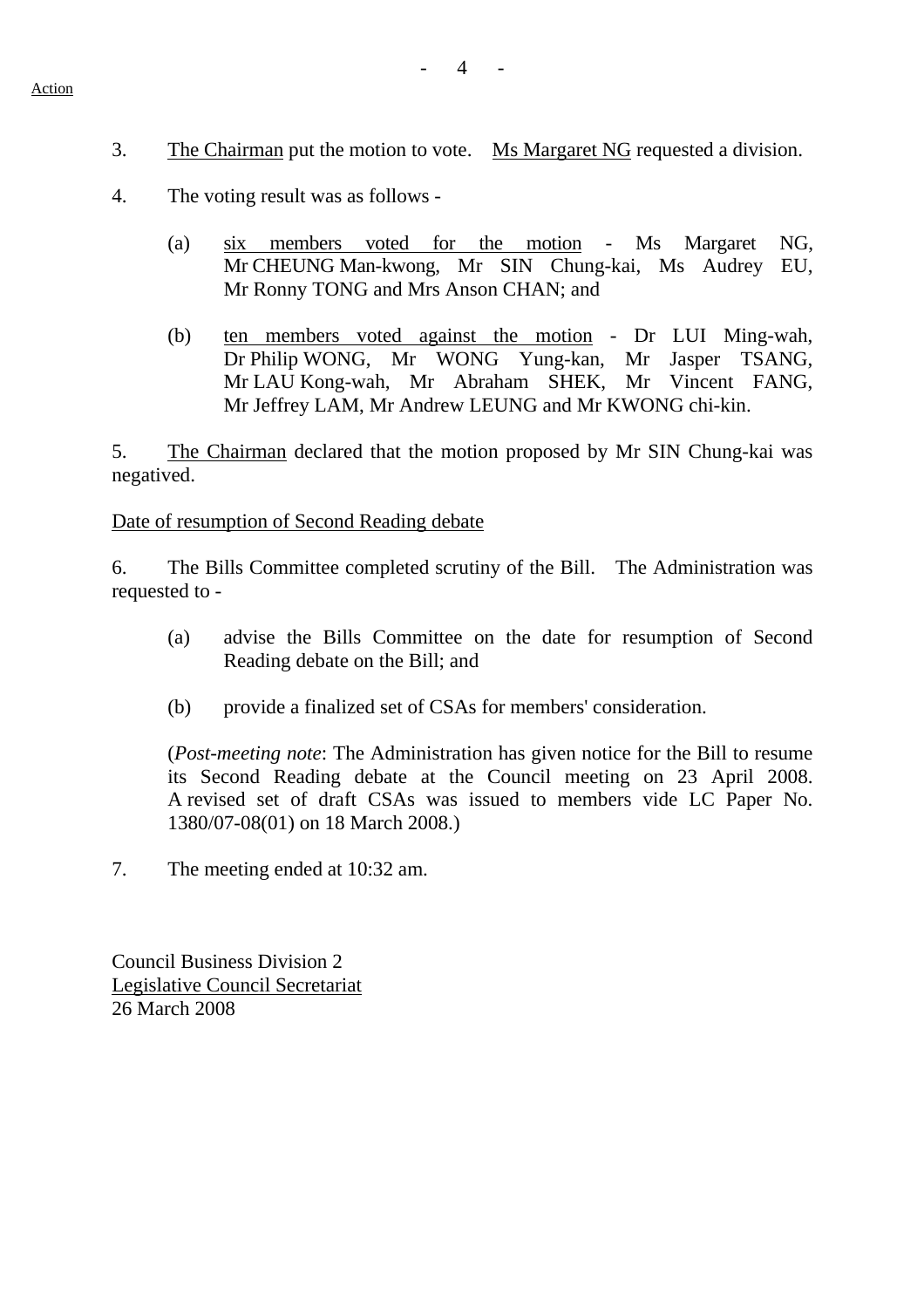## **Proceedings of the sixth meeting of the Bills Committee on Legislative Council (Amendment) Bill 2007 on Tuesday, 26 February 2008, at 8:30 am in the Chamber of the Legislative Council Building**

| <b>Time Marker</b> | Speaker(s)                                                                                                     | Subject(s)                                                                                                                                                                                                                                                                                | <b>Action</b><br>required |
|--------------------|----------------------------------------------------------------------------------------------------------------|-------------------------------------------------------------------------------------------------------------------------------------------------------------------------------------------------------------------------------------------------------------------------------------------|---------------------------|
| 000156-000419      | Chairman<br>Ms Margaret NG                                                                                     | Opening remarks                                                                                                                                                                                                                                                                           |                           |
| 000420-000925      | Chairman<br>The Professional Commons<br>(PC)                                                                   | Presentation of views (LC Paper No.<br>$CB(2)1159/07-08(01))$ -                                                                                                                                                                                                                           |                           |
| 000926-001143      | Chairman<br>Professional Information<br>Security Association<br>(PISA)                                         | Presentation of views (LC Paper No.<br>$CB(2)1159/07-08(02))$                                                                                                                                                                                                                             |                           |
| 001144-001524      | Chairman<br><b>Information System Audit</b><br>& Control Association<br>(Hong Kong Chapter)<br>Limited (ISACA) | Presentation of views (LC Paper No.<br>$CB(2)1159/07-08(04))$                                                                                                                                                                                                                             |                           |
| 001525-002047      | Chairman<br>IT Voice                                                                                           | Presentation of views (LC Paper No.<br>$CB(2)1159/07-08(05))$                                                                                                                                                                                                                             |                           |
| 002048-002428      | Chairman<br><b>Internet Society Hong</b><br>Kong (ISHK)                                                        | Presentation of views (LC Paper No.<br>$CB(2)1159/07-08(03))$                                                                                                                                                                                                                             |                           |
| 002429-003018      | Chairman<br>Mr LAU Kong-wah<br>Admin                                                                           | Briefing by the Administration on its<br>paper on "Five Submissions relating to<br>Information<br>Technology<br>Functional<br>Constituency"<br>(LC)<br>Paper<br>No.<br>$CB(2)1208/07-08(01))$                                                                                             |                           |
| 003019-003612      | Chairman<br>Mr SIN Chung-kai                                                                                   | Views of Mr SIN Chung-kai -<br>(a) he supported the views of the<br>deputations; and<br>(b) the Administration should move CSA<br>to remove the "relevant period"<br>requirement in Part 2 of Schedule 1D<br>of the Legislative Council Ordinance<br>(LCO) as proposed by the deputations |                           |
| 003613-003808      | Chairman<br>Admin                                                                                              | Response of the Administration -<br>(a) PISA and ISACA were included as<br>organizations<br>umbrella<br>in<br>the<br>Information<br>Technology<br>(TI)<br>Functional Constituency (FC) and the<br>"relevant period" required<br>was                                                       |                           |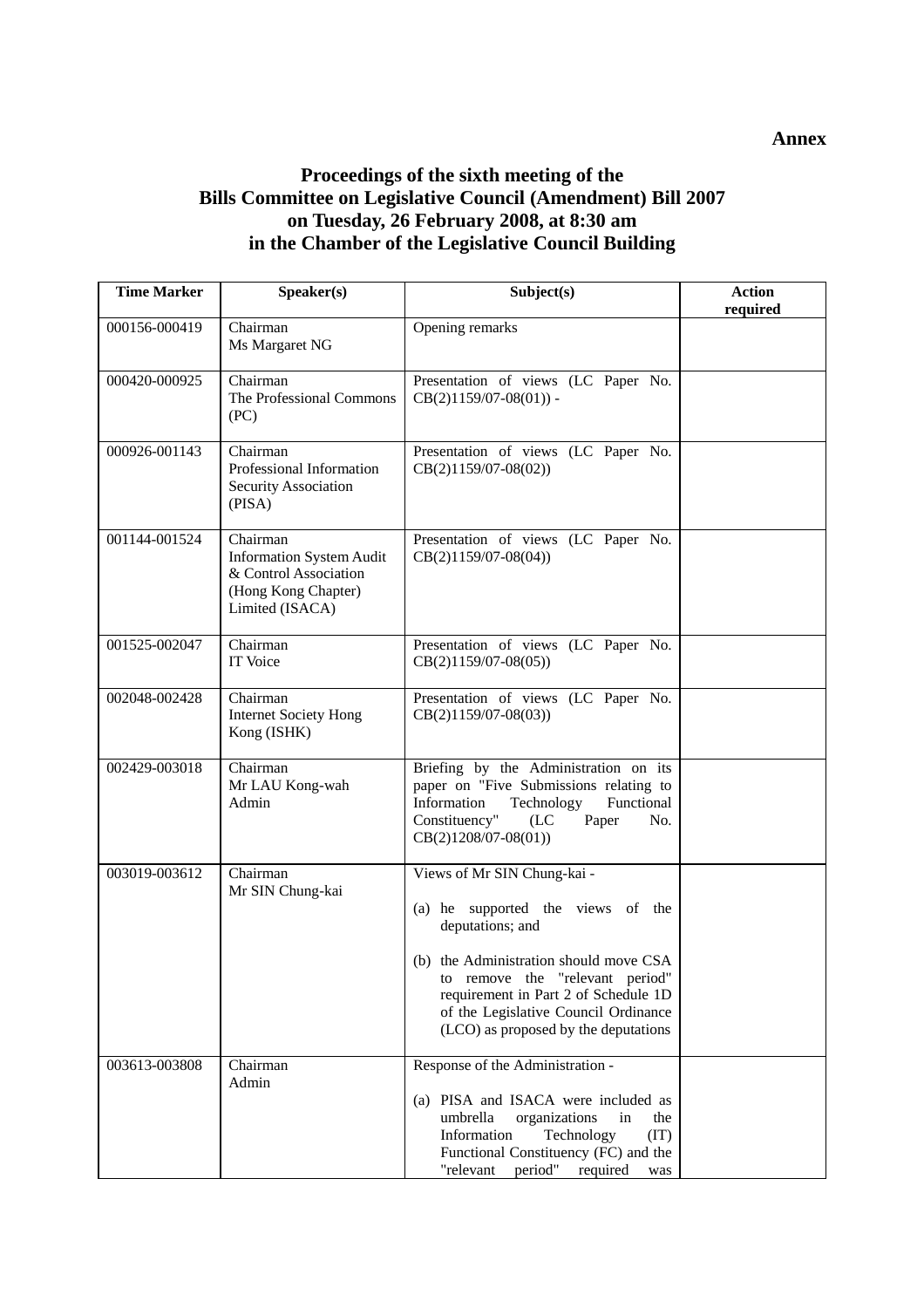$- 2 -$ 

| <b>Time Marker</b> | Speaker(s)                                                                                                                                                                                        | Subject(s)                                                                                                                                                                                                                                                                                                                                                                                                                                                                                                                                                                                                                                 | <b>Action</b> |
|--------------------|---------------------------------------------------------------------------------------------------------------------------------------------------------------------------------------------------|--------------------------------------------------------------------------------------------------------------------------------------------------------------------------------------------------------------------------------------------------------------------------------------------------------------------------------------------------------------------------------------------------------------------------------------------------------------------------------------------------------------------------------------------------------------------------------------------------------------------------------------------|---------------|
|                    |                                                                                                                                                                                                   | included through enactment of the<br>Legislative Council (Amendment)<br>Bill 2003; and                                                                                                                                                                                                                                                                                                                                                                                                                                                                                                                                                     | required      |
|                    |                                                                                                                                                                                                   | (b) the amendment proposed by<br>the<br>deputations<br>would<br>expand<br>the<br>electorate of ITFC; and                                                                                                                                                                                                                                                                                                                                                                                                                                                                                                                                   |               |
|                    |                                                                                                                                                                                                   | (c) the review of the electorate base of<br>FCs was a broader issue to be<br>considered in examining the method<br>of forming the LegCo in 2012                                                                                                                                                                                                                                                                                                                                                                                                                                                                                            |               |
| 003809-003834      | Chairman<br><b>Mrs Anson CHAN</b>                                                                                                                                                                 | Concern about the electorate of FCs which<br>had remained unchanged since the last<br>LegCo election in 2004                                                                                                                                                                                                                                                                                                                                                                                                                                                                                                                               |               |
| 003835-004217      | Chairman<br>Admin                                                                                                                                                                                 | Explanation by the Administration for not<br>expanding the electorate of FCs in the<br>2008 LegCo election                                                                                                                                                                                                                                                                                                                                                                                                                                                                                                                                 |               |
| 004218-004801      | Chairman<br>Mr LAU Kong-wah                                                                                                                                                                       | Views of Mr LAU Kong-wah -<br>(a) the amendments proposed by the<br>deputations could not be accepted<br>because of the narrow scope defined<br>in the Long Title of the Bill; and<br>question of expanding<br>$(b)$ the<br>the<br>electorate of FCs should be dealt with<br>in the method for forming LegCo in<br>2012                                                                                                                                                                                                                                                                                                                    |               |
| 004802-015219      | Chairman<br>PC<br><b>ISHK</b><br>Admin<br>Mr LAU Kong-wah<br>Mr Ronny TONG<br>Ms Audrey EU<br><b>PISA</b><br>Mr SIN Chung-kai<br>ALA1<br>Mr CHEUNG Man-kwong<br>Ms Margaret NG<br>Dr LUI Ming-wah | Concerns raised by the deputations -<br>(a) the Administration should respect the<br>autonomy of IT organizations to<br>determine<br>the<br>membership<br>requirement for electors;<br>(b) whether the Long Title of the Bill<br>could be amended to ensure fairness<br>in membership requirement among<br>different organizations in the ITFC;<br>and<br>(c) the "relevant period" requirement was<br>discriminatory<br>Views of members who subscribed to the<br>views of the deputations -<br>(a) the scope of the Long Title was<br>determined by the Administration and<br>be<br>could<br>amended<br>by<br>the<br>Administration; and |               |